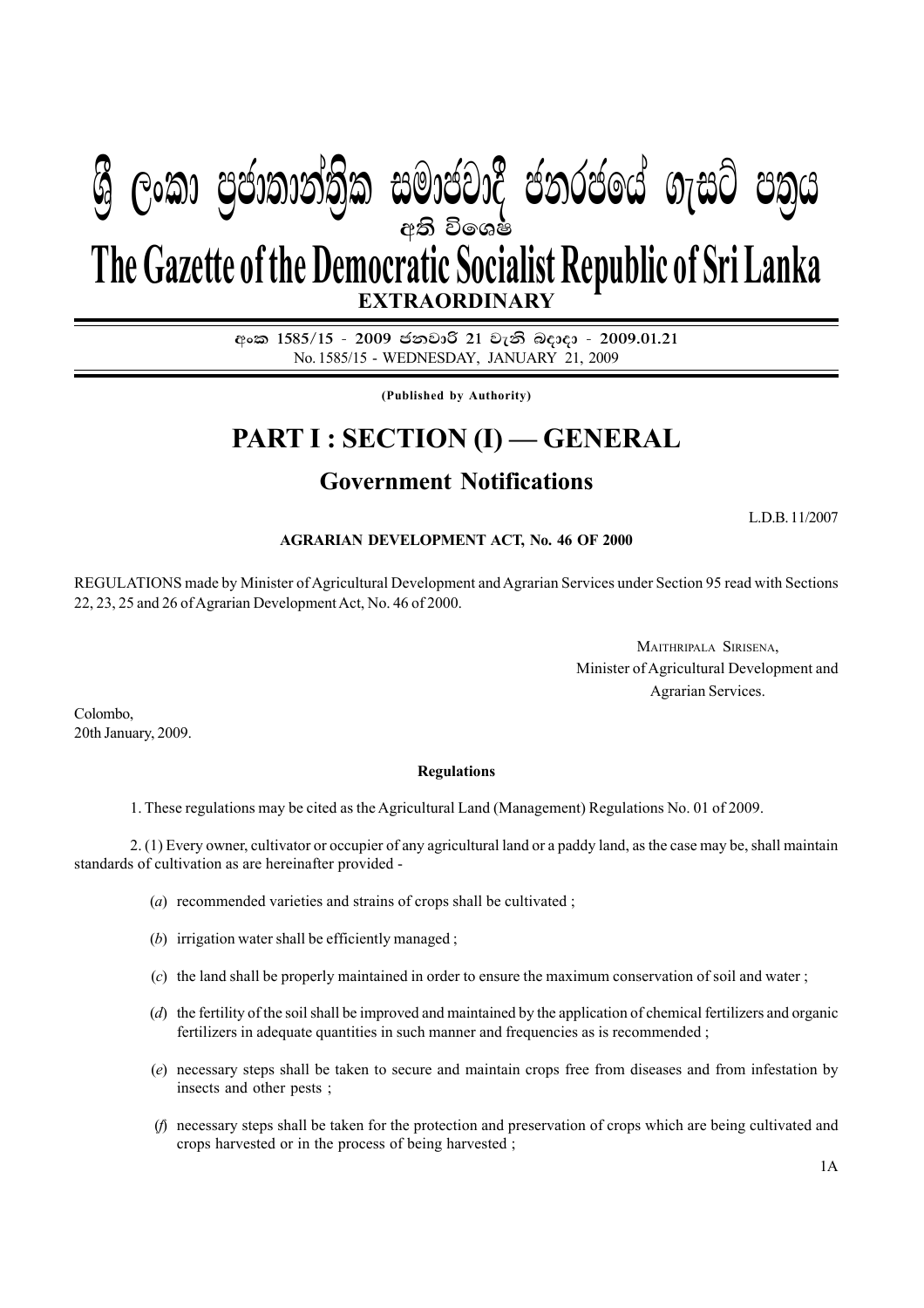- (*g*) necessary steps shall be taken to minimize losses in both quantity and quality of produce when processing such produce for market ;
- (*h*) maintenance and repairs for irrigation works shall be carried out wherever necessary ; and

(2) The Commissioner General may in addition to the matters specified in paragraph 2(1), issue such directions as may be required to ensure the maintenance of standards of cultivation of any agricultural land or paddy land.

(3) (a) Every owner cultivator or occupier of any agricultural land or a paddy land as the case may be, shall ensure that all his duties and obligations arising from the need for common management of land and irrigation works with other owner cultivators or occupiers of a given area, tract or group of agricultural holdings are properly discharged. Such duties may involve any one or more of the following :-

- (i) the proper timing of agricultural operations ;
- (ii) the efficient management of irrigation water ;
- (iii) taking joint measures for conservation of soil ;
- (iv) measures for the conservation of water and proper drainage system ;
- (v) protection of crops against pests and diseases ;
- (vi) ensuring that the prescribed period between the harvesting of any agricultural produce and the marketing thereof, is adhered to.

(b) The Commissioner-General may from time to time issue such directions as may be required to ensure that collective responsibilities of any owner cultivator or occupier are observed.

(4) An owner cultivator or occupier who fails to fulfill the obligations placed on him under this regulation shall be guilty of an offence under the principal enactment.

3. (1) Commissioner General may having regard to the extent, climatic conditions and natural resources of an agricultural land or a paddy land, authorize the cultivation of the following crop -

- (*a*) yearly crops ;
- (*b*) vegetables and yams ;
- (*c*) non perennial green leaves ;
- (*d*) grass.

(2) For the purposes of this regulation the expression "paddy land" shall be construed in accordance with the provisions of section 30 of the principal enactment.

4. (1) Each farmer organization shall for the purpose of collecting information under Section 29 of the principal enactment submit a report to the Agrarian Development Council of the area prepared in accordance with Form A set out in the Schedule to these regulations.

(2) Agrarian Development Council shall submit their observations forthwith to the Commissioner-General, along with the reports submitted by each farmer organization.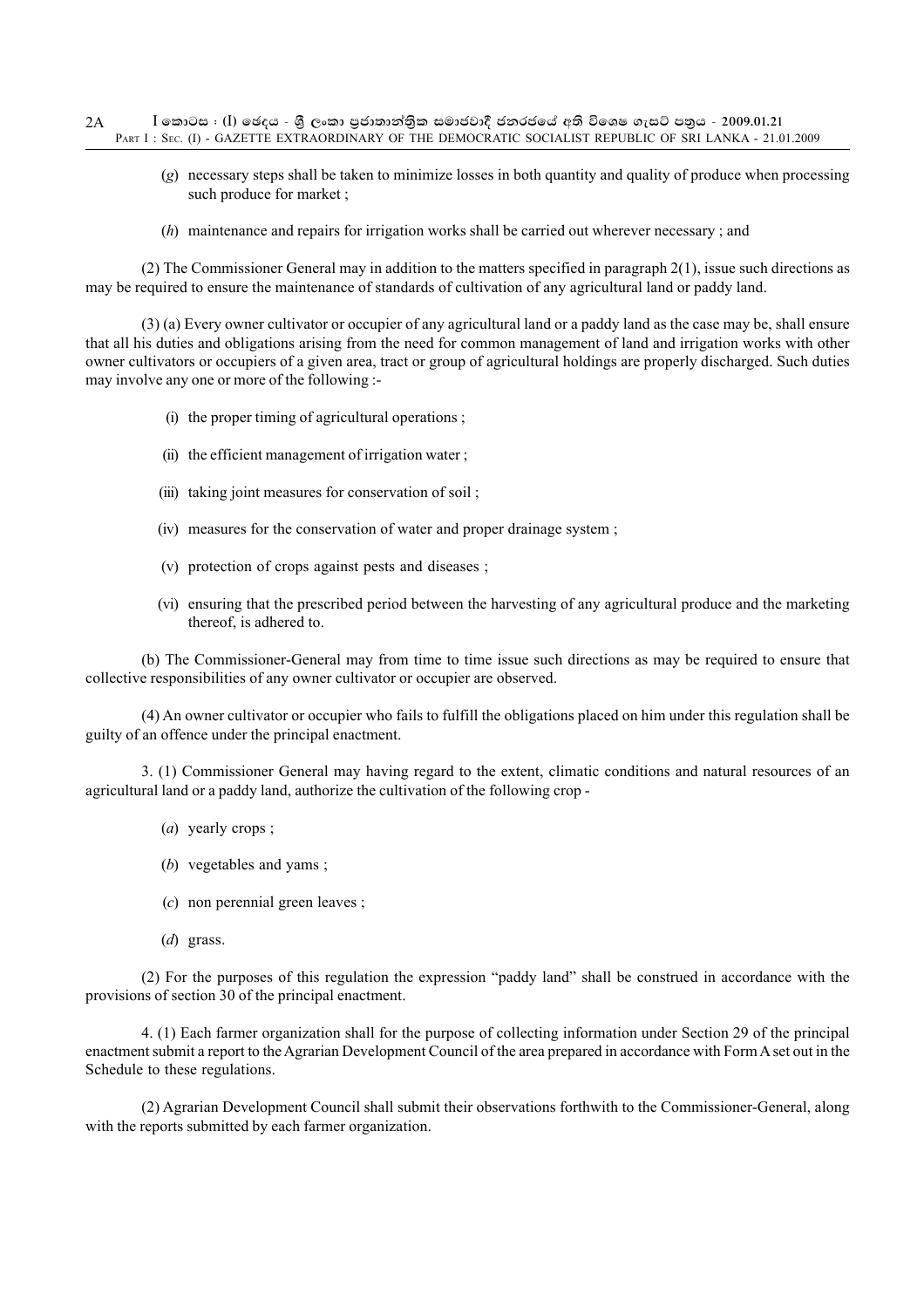(3) The Commissioner-General shall upon receipt of the report under Paragraph (1) -

- (*a*) make the appropriate identification and publish the notification relating to such identification as required by section 29 of the principal enactment ; and
- (*b*) notify the relevant farmers organization forthwith of such identification.

5. (1) The Commissioner General shall for the purpose of Section 25 of the principal enactment appoint the following persons to a Supervision Committee -

- (*a*) Agrarian Development Officer of the area ;
- (*b*) Agricultural Instructor of the area ; and
- (*c*) three officers to represent such Departments, Public Corporations and Statutory bodies that deal with Agriculture related affairs and which are functioning in the relevant Agrarian Development Council area.

(2) Commissioner General shall appoint a Chairman from among the members of the Committee.

(3) Where the Chairman is absent from any of the meetings the members present shall elect a Chairman from among themselves.

(4) The Commissioner General shall appoint the Agrarian Development Officer as the Secretary of the supervision committee.

(5) The quorum for any of the meetings of the supervision committee shall be three including the Secretary.

(6) A member of the Supervision Committee shall hold office as long as such member holds the post by virtue of which he is a member of the committee.

(7) Every decision of the committee shall be taken by a majority of votes of the members present.

(8) In the event of equality of votes the person holding the post of Chairman shall have a casting vote.

(9) A member of the Supervision Committee or any person authorized in writing by the Secretary of the Supervision Committee, for the purpose of implementing the provisions of the principal enactment or any regulation made thereunder may at all reasonable times enter upon any extent of agricultural land or a paddy land and may inspect such land.

(10) The provisions of Subsections (3), (4), (5) and (6) of Section 31 of the principal enactmental shall *mutatis mutandis* apply to and in relation to a member of the Supervision Committee or any person authorized in writing by the Secretary thereof.

6. (1) Commissioner-General may if he deems that the agricultural land is not being cultivated in accordance with the provisions of the principal enactment, after requiring the owner or occupier to make representations, issue such owner or occupier a Supervision Order as specified in Section 23(1) of the principal enactment.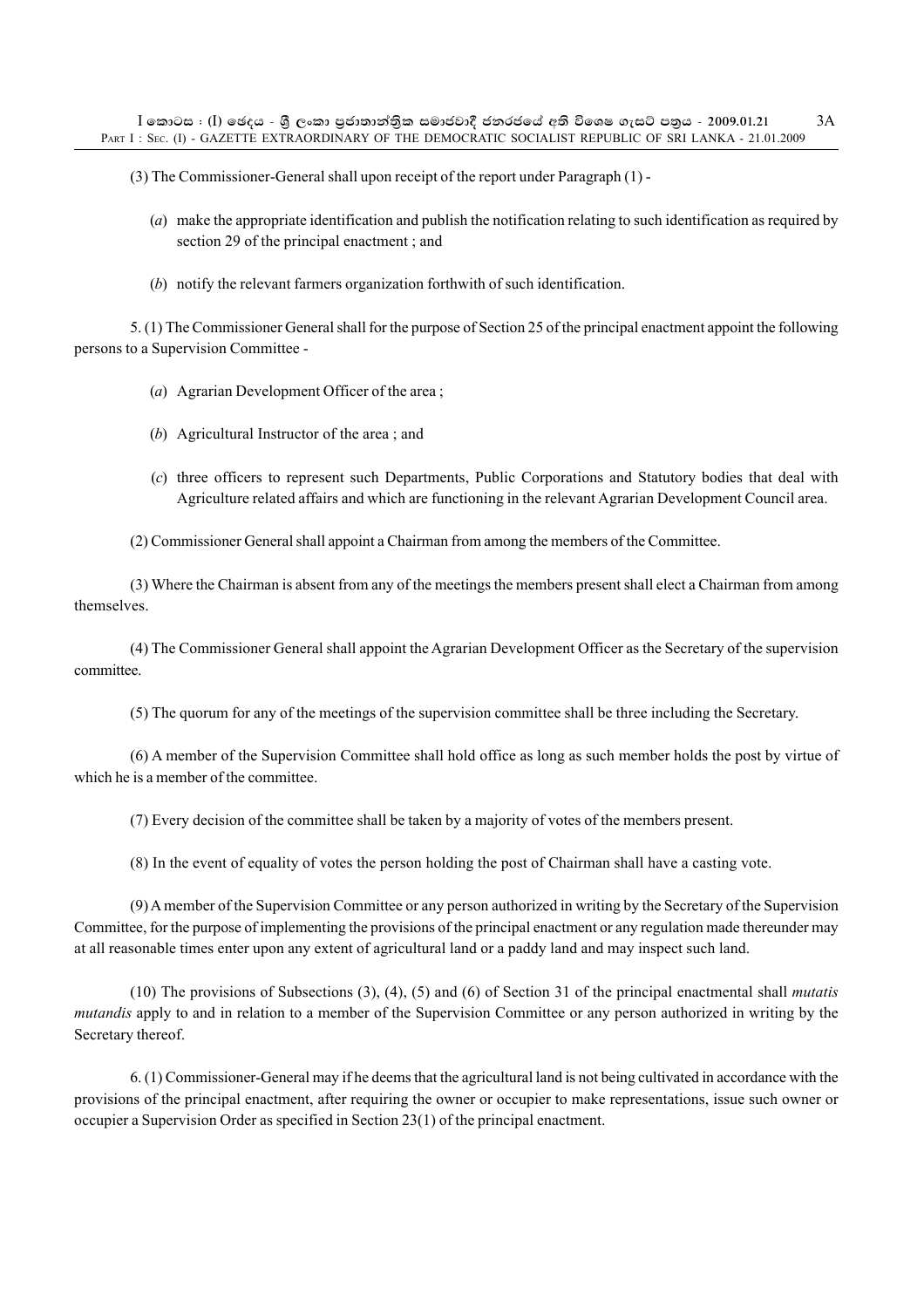- $I$  කොටස : (I) ඡෙදය ශීූ ලංකා පුජාතාන්තික සමාජවාදී ජනරජයේ අති විශෙෂ ගැසට් පතුය 2009.01.21 PART I : SEC. (I) - GAZETTE EXTRAORDINARY OF THE DEMOCRATIC SOCIALIST REPUBLIC OF SRI LANKA - 21.01.2009 4A
	- (2) (*a*) The notice to make representation under Paragraph (1) shall be made in accordance with the Form B set out in the Schedule hereto.
		- (*b*) The Supervision Order referred to in Paragraph (1) shall be made in accordance with the Form C set out in the Schedule hereto.
	- (3) The effective period of a Supervision Order shall be not more than one year.

(4) Where the Commissioner-General is satisfied that the terms and conditions of a Supervision Order have been fulfilled, Commissioner-General may revoke the supervision order issued in respect of a particular land.

(5) Commissioner-General may extend the period of the Supervision Order for a period not exceeding three months, if the Commissioner-General is satisfied that the failure to complete the work within the time stipulated is justifiable.

- (6) (*a*) Where the Commissioner-General is satisfied that the terms and conditions of a Supervision Order has not been fulfilled or neglected, the Commissioner-General shall issue an order of dispossession as specified in Section 26 of the principal enactment ;
	- (*b*) The order of dispossession shall be in accordance with Form D set out in the Schedule hereto ;
	- (*c*) Commissioner-General shall before a dispossession order is made shall obtain the written recommendations of the supervision committee ;
	- (*d*) It shall be the duty of the Supervision Committee to provide information and assistance when required by the Commissioner-General, accurately and without undue delay.

7. (1) Any notice or order under these regulations may be delivered to the person named therein personally or by registered post or by displaying on the relevant agricultural land or paddy land.

(2) The inability or difficulty in identifying owner cultivator, occupier tenant cultivator, name of the land the boundaries of the land, as the case may be, shall not be a barrier or hindrance for the implementing of the provisions of the principal enactment or these regulations.

(3) Where no information can be collected or the relevant occupiers or cultivators cannot be properly identified in respect of an agricultural land or a paddy land, it shall be lawful for the Commissioner-General or any officer authorized by him to :-

- (*a*) obtain information from the owners or occupiers of the adjoining land to identify the owners or occupiers of the relevant land ;
- (*b*) arrive at a decision based on information obtained from the Divisional Secretariat or similar institution ;
- (*c*) determine the boundaries based on the information available at a glance where boundaries of the relevant land is not accurate.

8. Agricultural Land (Management) Regulations No. 1 of 2008, published in *Gazette Extraordinary* No. 1558/7 of 15th July 2008, is hereby repealed.

9. In these regulations "principal enactment" means Agrarian Development Act, No. 46 of 2000.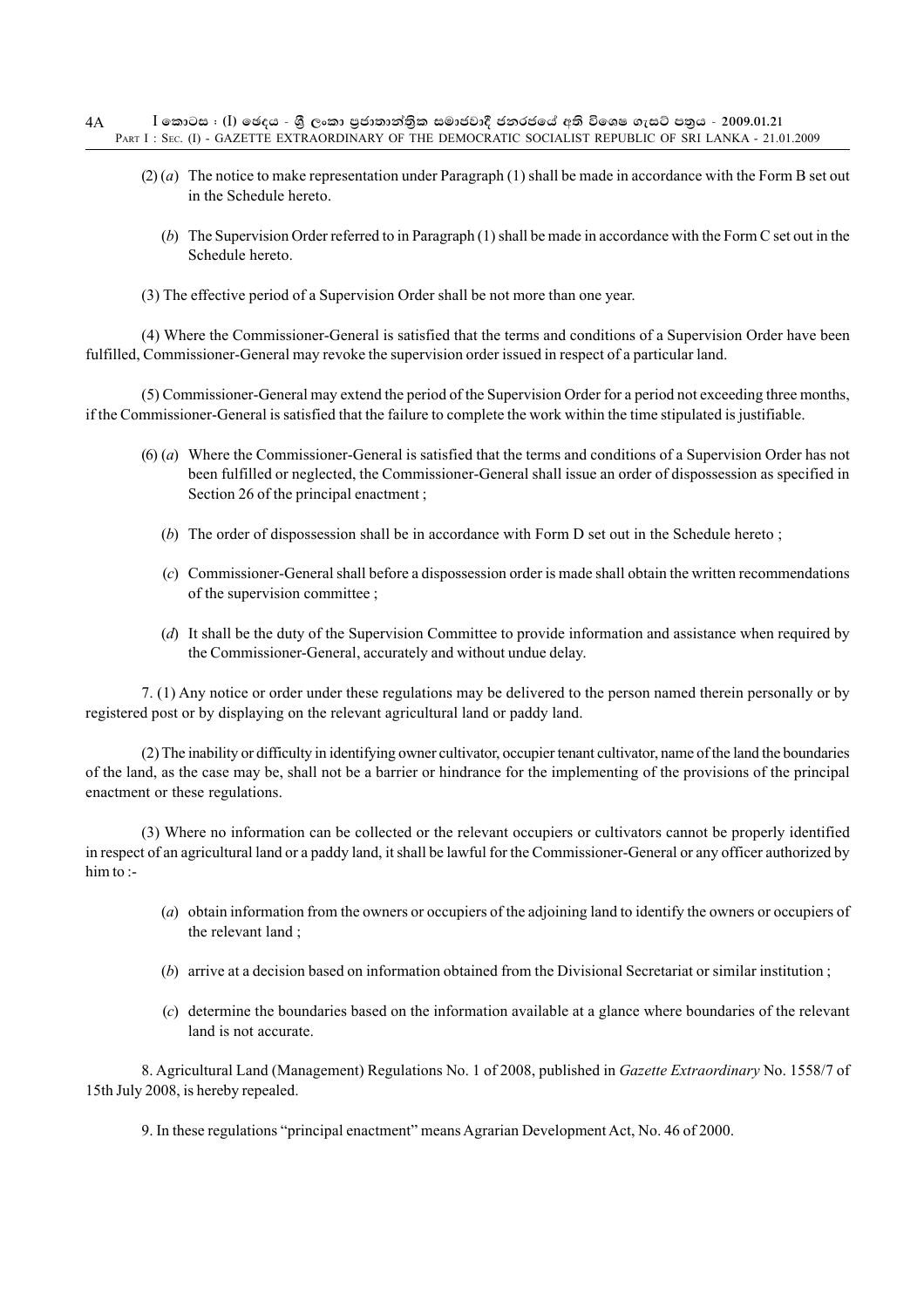#### *Form A*

#### IDENTIFICATION OF PADDY LANDS UNDER SECTION 29 OF THE AGRARIAN DEVELOPMENT ACT, No. 46 OF 2000

| 7. Boundaries :                                       |  |  |  |
|-------------------------------------------------------|--|--|--|
|                                                       |  |  |  |
|                                                       |  |  |  |
| 9. Reasons for not cultivating :                      |  |  |  |
| ( $a$ ) dearth in labour for agricultural activities; |  |  |  |
| (b) non-availability of a regular supply of water;    |  |  |  |
| $(c)$ destruction by wild animals;                    |  |  |  |
| $(d)$ environmental disturbances;                     |  |  |  |
| (e) physical damages;                                 |  |  |  |
| $(f)$ pollutants;                                     |  |  |  |
| (g) not being effective economically;                 |  |  |  |
| $(h)$ any other factors that can be identified.       |  |  |  |
|                                                       |  |  |  |
|                                                       |  |  |  |
|                                                       |  |  |  |

................................................. Signature

Seal Farmer Organization.

Date : ................................................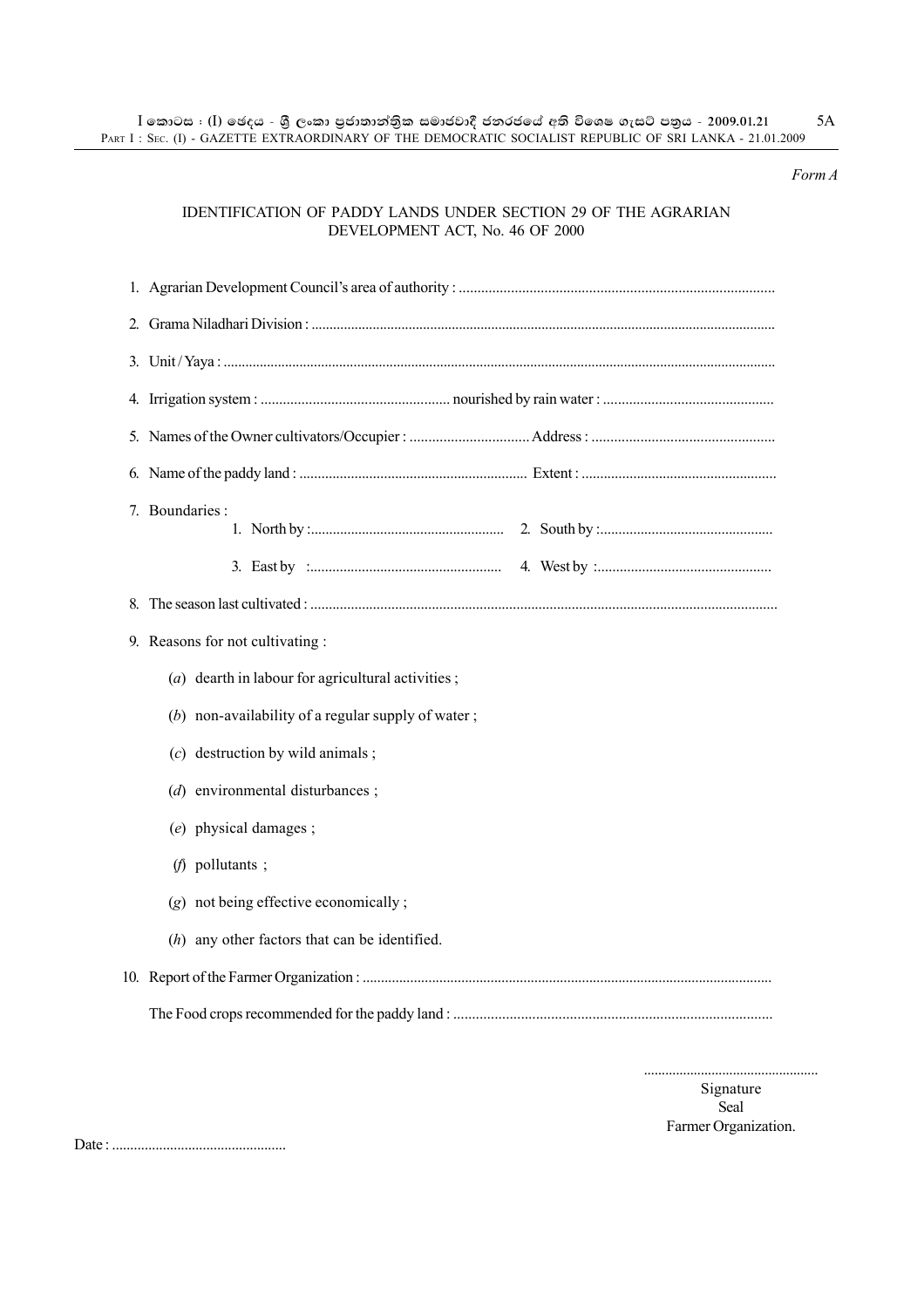*Form B*

My No. Agrarian Services Centre, ................. day of ................ 200

.................................................................... ....................................................................

Sir / Madam

#### NON-COMPLIANCE WITH THE PROVISIONS OF THE AGRARIAN DEVELOPMENT ACT, No. 46 OF 2000

#### PRIOR NOTICE

Your attention is hereby drawn to the provisions of Section 22(2) of the Agrarian Development Act, No. 46 of 2000.

- 2. I have been reported that you have failed to cultivate or cause the cultivation of or failed to manage efficiently the agricultural land set out in the schedule hereto and I also have been informed that the said land is suitable for cultivation.
- 3. therefore you are hereby noticed to cultivate your agricultural land to the aforesaid use and if you fail to do so you shall be placed under a Supervision Order issued under Section 23 of the Act or you shall be sent an Order of Dispossession under Section 26 of the Act and you shall be liable to pay a penalty under Section 96 of the Act.

#### **SCHEDULE**

Yours faithfully,

Commissioner General of Agrarian Development.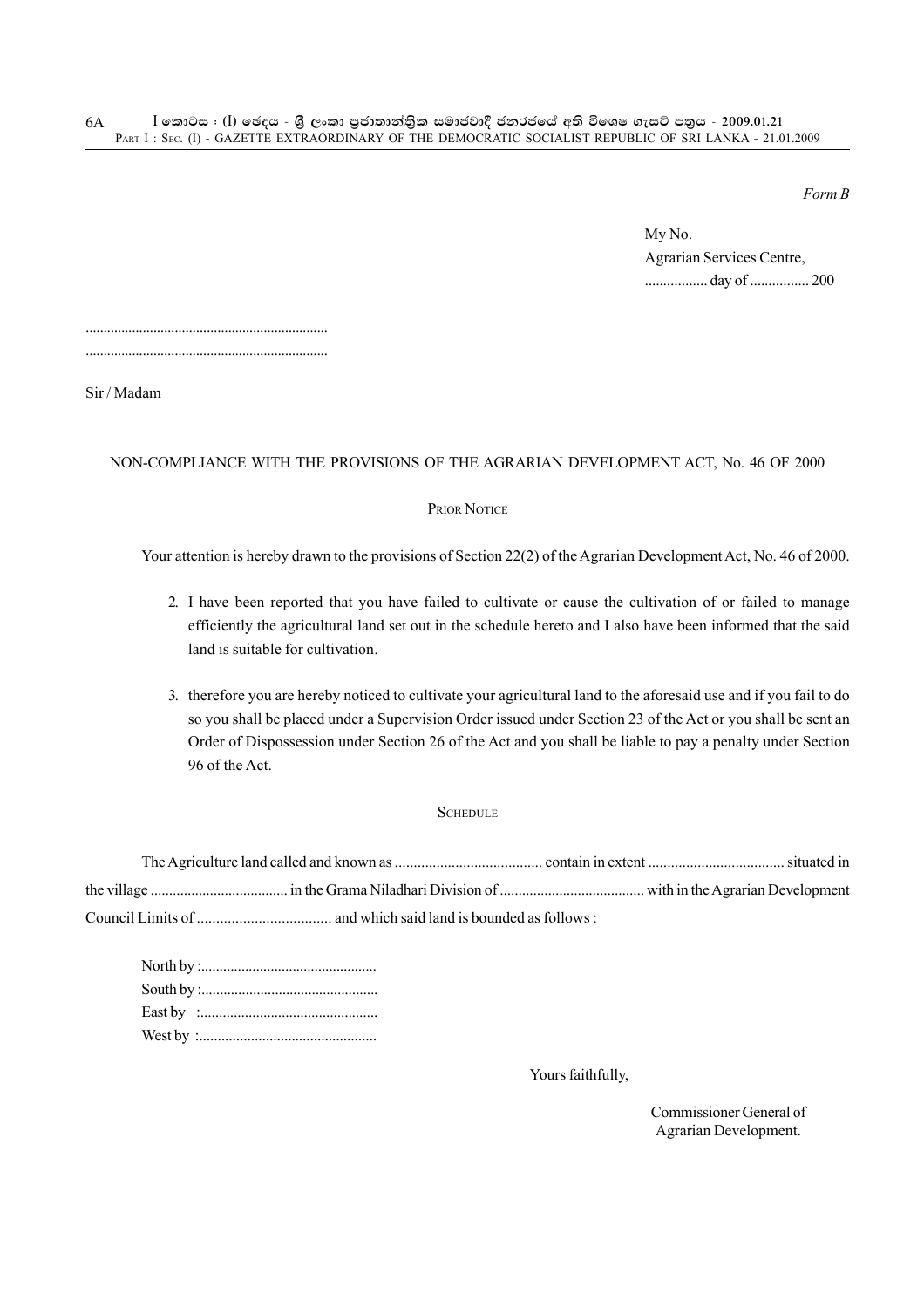*Form C*

My ref : Date:

Mr / Mrs. ....................................................................

....................................................................

#### AGRARIAN DEVELOPMENT ACT, No. 46 OF 2000

SUPERVISION ORDER

SUBSECTION (1) OF SECTION 23

Since it has been confirmed that you as the owner cultivator/occupier of the agricultural land described in the Schedule hereto, have failed to cultivate effectively, the said land in accordance with the provisions of section 22 of this Act and the regulations made thereunder, I hereby issue a Supervision Order on such land for the following period.

During the period within which the land is placed under my supervision you shall carry out the work in compliance with the regulations made under section 22(1) and 22(2) of the Act.

| Work to be carried out                                                      | Period of supervision |
|-----------------------------------------------------------------------------|-----------------------|
| 1. Preparation of the land, clearing<br>of the wood, construction of fences |                       |
| 2. Sowing and cultivation of crops                                          |                       |
| 3. Watching of the crop and harvesting                                      |                       |
| <i>SCHEDULE</i>                                                             |                       |
|                                                                             |                       |

The Agricultural land called and known as ....................... containing in extent ................................................., situated in the village ................................... in the Grama Niladhari Division of .................................. within the Agrarian Development Council Limits of ....................................... and which said land is bounded on the -

Yours faithfully,

Commissioner General of Agrarian Development. 1. Agrarian Development Officer To report after the prescribed date 2. Agricultural Research and Production Assistant do. 3. Chairman, Agrarian Development Council do.

4. Divisional Secretary, Divisonal Agricultural Committee do.

*Copies :*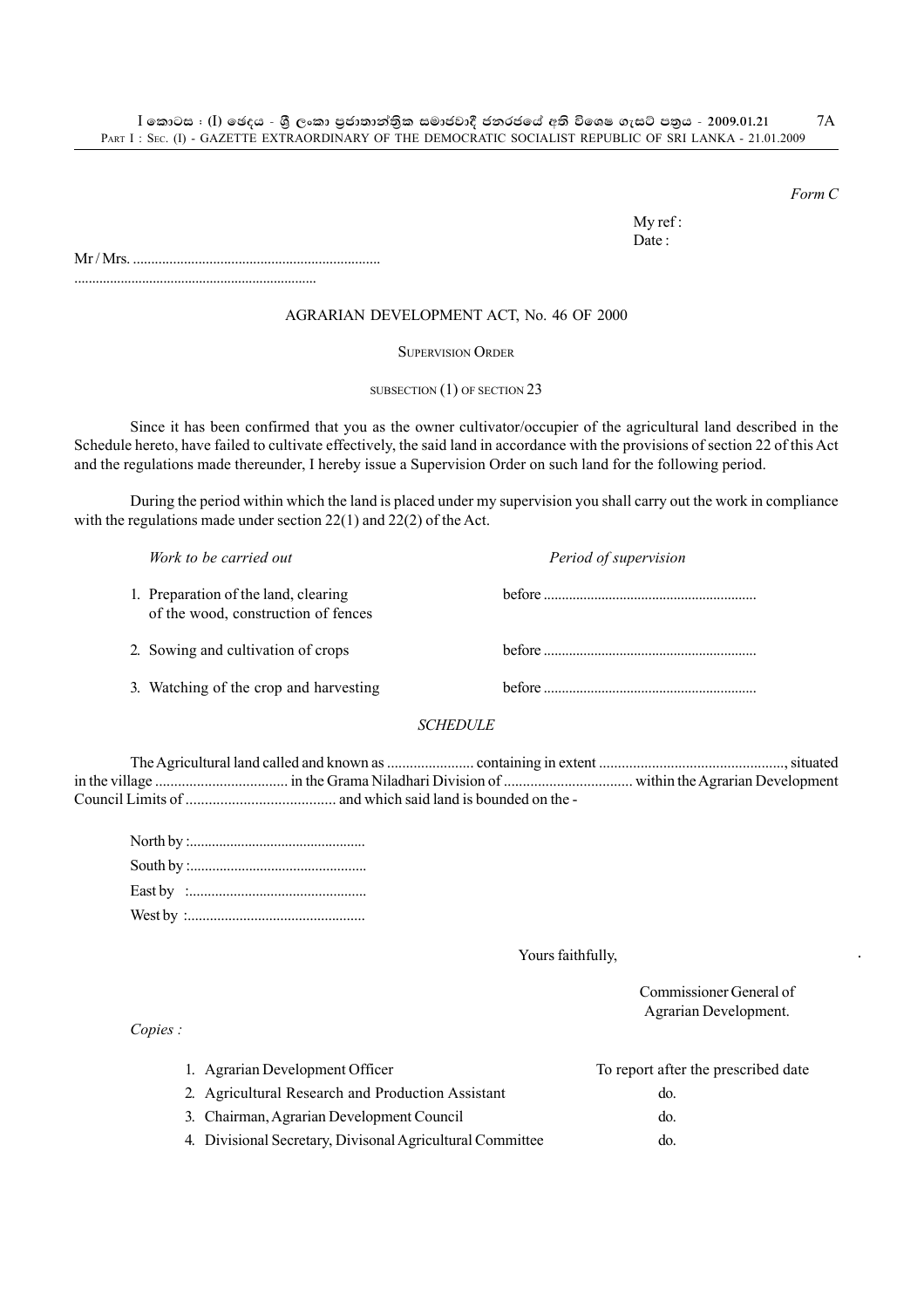*Form D*

My reference : Date:

Mr / Mrs. ....................................................................

#### AGRARIAN DEVELOPMENT ACT, No. 46 OF 2000

ORDER OF DISPOSSESSION

#### SUBSECTION (1) OF SECTION 26

I have found that land specified in the Schedule below which was placed under my supervision for a period of ......................................... by the Order of Supervision dated ..................................... sent by me to you, has not been satisfactorily cultivated.

Therefore you are hereby informed that you are dispossessed of the right to cultivate and to obtain the harvest from the said land for a period of ................................... ending on .............................

If you are aggrieved by this Order you can appeal against it to the secretary to the Ministry, in terms of the provisions of section 26(2) of the Act within 30 days on receipt of this Order.

Yours faithfully,

Commissioner General of Agrarian Development.

#### *SCHEDULE*

*Copies :*

| 1. Executive Secretary                            | for information and necessary action |
|---------------------------------------------------|--------------------------------------|
| 2. Agricultural Research and Production Assistant | do.                                  |
| 3. Owner of the land                              | for information                      |